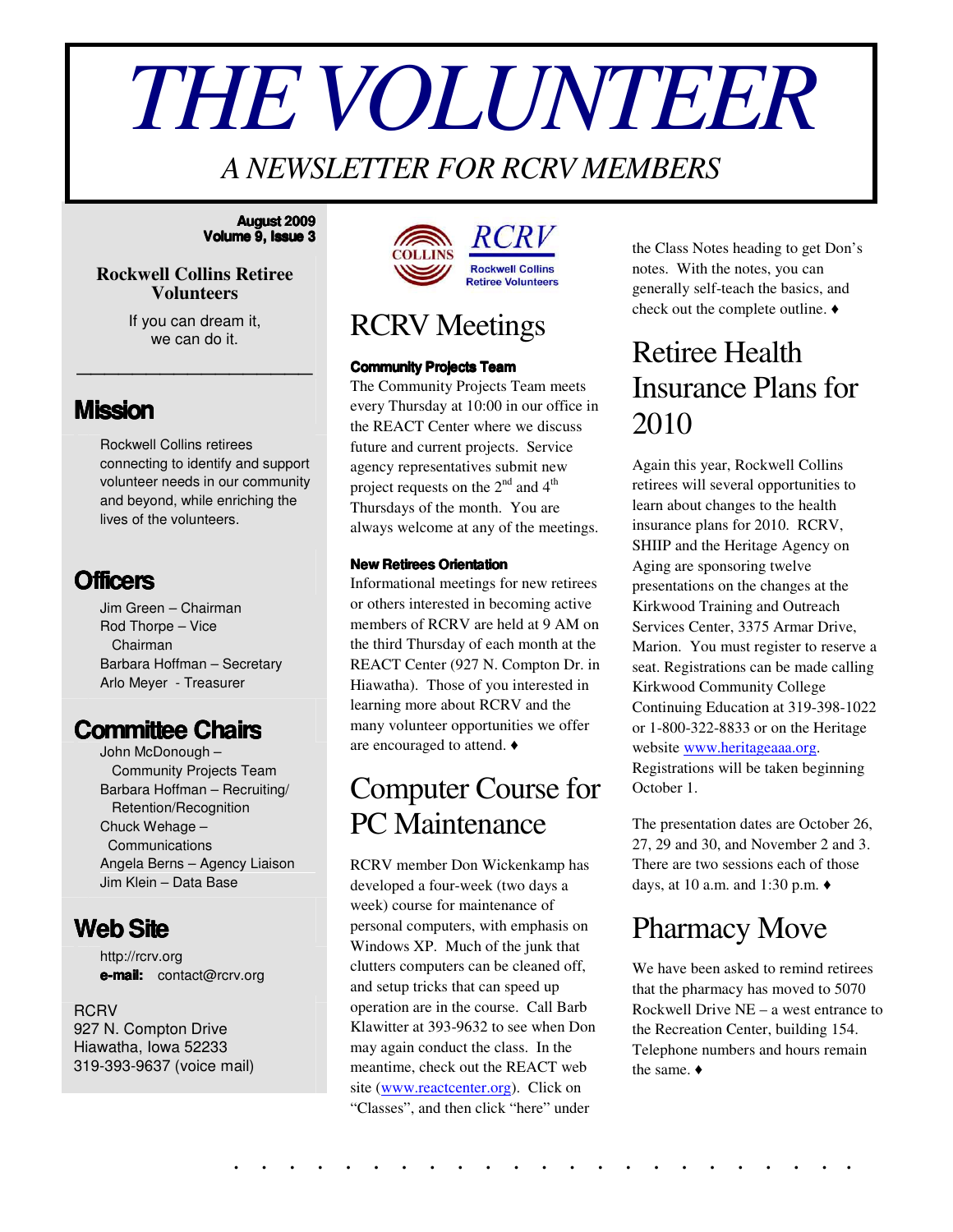## Governor'sAwards to RCRV Members



On June 19, Governor Culver presented RCRV members with volunteer awards for their valuable work with schools, SHIIP, and many other nonprofits. Pictured with the Governor are Arlo Meyer, Rod Thorpe, Les Hearther, Helen Potthoff, Vern Jackson and Harlan Hanson. In the individual pictures with the Governor (top left clockwise) are Vern Jackson, Arlo Meyer, Les Haerther and Dick Kittrell.

## RCRV award at Options awards night Apr 2009

Options of Linn County provides vocational training and personal support services for adults with disabilities. For 10 years now, the RCRV volunteers have supported our program by creating customized assistive technology for Options' consumers. Through the years, RCRV's creations have helped consumers in every area of the building as well as various community worksites to be more independent and productive. Examples of the devices include rivet dispensers, pen barrel tighteners, a conveyor belt for a shredder, CD-ROM devices that put contract work into boxes at the touch of a switch, envelope stampers and envelope stuffers. The devices are low cost, practical solutions that are customized for the individual

consumer. Through RCRV's efforts, consumers with even severe disabilities have gained better access to work and activities of daily life.  $\triangleleft$ 



To honor their many contributions, Options gave RCRV an award at their annual Awards Night recognizing 10 years of distinguished community service. Pictured are Wayne Clayton, Options manager, RCRV members Keith Sutherland and Rod Thorpe and Jim Nagel, director of Options.

## Order your RCRV Shirt

Shirts with an embroidered RCRV logo may be ordered from Arlo Meyer, phone 393-7461. Available in denim or knit, white or blue, and long or short sleeves. ♦

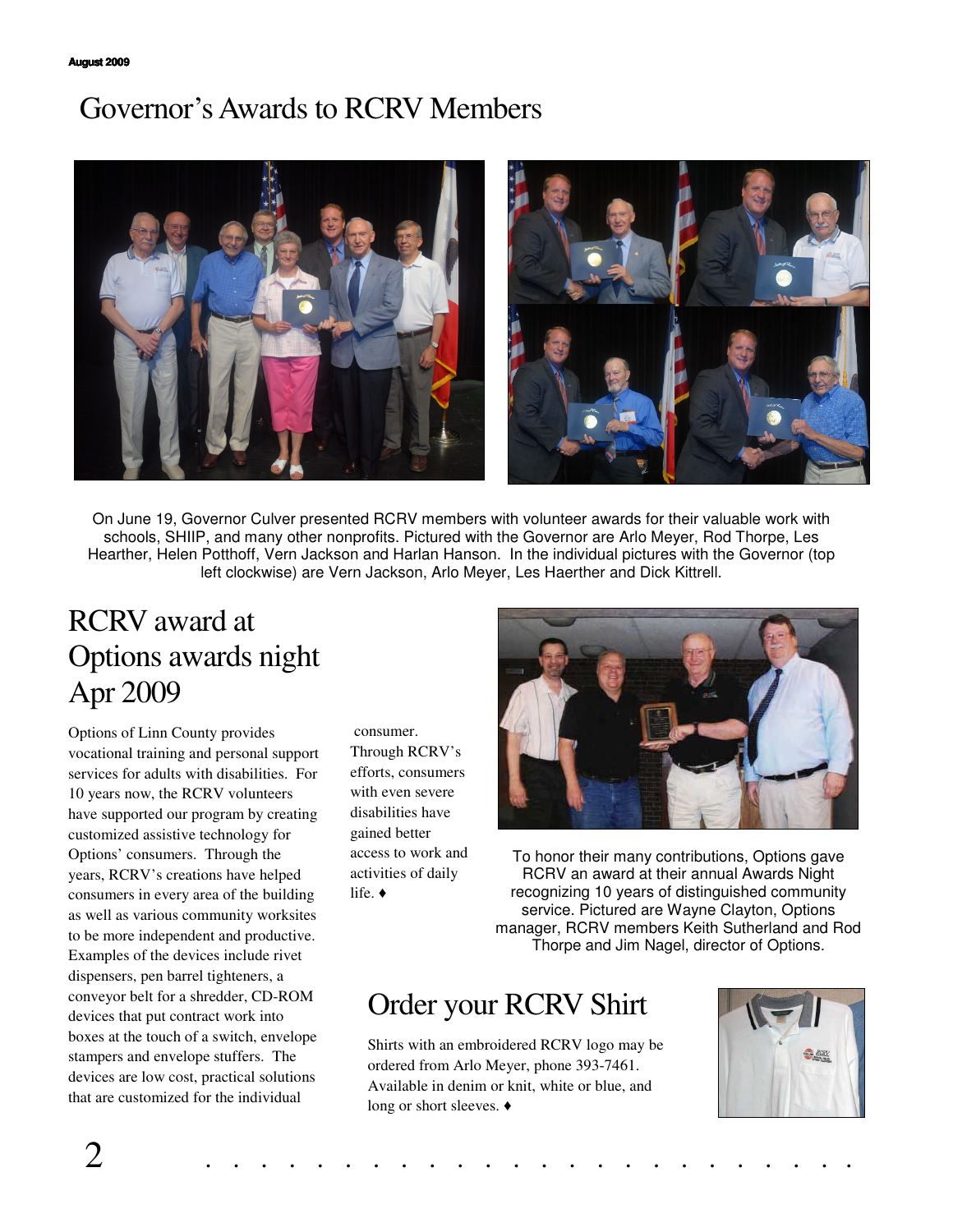## Minimize Being a Victim of Identity Theft

#### **By Tom Brennom**

I just read a report by Javelin Strategy & Research Institute regarding protecting oneself against becoming an Identity Theft victim. Javelin is a leading provider of nationally representative, quantitative research focused exclusively on financial services topics. They utilize rigorous statistical methodologies to conduct indepth primary research studies to pinpoint dynamic risks and opportunities. In their "Account Risk and Fraud" area, their goal is providing effective business intelligence surrounding consumer attitudes related to identity fraud, and the most effective ways for financial institutions and others to combat identity fraud.

Javelin advises that "Better Safe than Sorry" is important advice relative to protecting your personal information. They have provided a list of safety tips below. Some of the tips below may be counter intuitive to the way one has thought in the past, such as using online bills rather than paper.

- **Bank and Pay Bills Online** Move your financial transactions online and turn off paper bills, statements and checks (including paychecks), replacing them with electronic versions. Avoid writing checks and placing the bill payment in your unsecured mailbox. Instead, pay bills online and arrange automatic deposits.
- **Monitor Accounts Online** Frequently monitor your accounts online at bank and credit card websites. Individuals who do this uncover and resolve fraud the fastest.
- **Monitor Credit Report** Review your credit information no less than once per year. You can do this for free at www.annualcreditreport.com.
- **Keep Personal Information Private** - Never provide sensitive financial or personal data such as passwords, PINs or account numbers over the phone unless you call directly to a verified and trusted location.
- **Keep Software Updated** Install and regularly update firewall, browser, security, anti-spyware and anti-virus software on your personal computer and keep operating systems up to date.
- **Secure Paper Documents** Reduce unnecessary access to personal information wherever possible. For example, don't carry Social Security cards, checks or credit cards you're not currently using, and don't leave sensitive documents out in the open.

I believe utilizing these safety tips provided by Javelin can thwart the criminals and help you avoid being an identity theft victim. A number of other tips exist, but these are an excellent start. The bottom line is that we all need to work to keep out personal information private, monitor our accounts and statements for accuracy and be vigilant.

## United Way of East Central Iowa launches 2009 United Way Campaign

First and foremost, thank you for all you've done as RCRV members to

support United Way of East Central Iowa and our community in the past. Your contributions are being put to work in over 40 partner agencies, helping thousands of people in desperate need.

The 2009 United Way Campaign was officially launched on Thursday, August 27<sup>th</sup>, with a special presentation and lunch at Rockwell Collins facilities. As one of our leading Pacesetter companies, Rockwell helped to set the pace and helped us to officially Kick-off the Campaign for the rest of our community.

This Campaign will be unlike any in recent history, as we continue to rebuild our flood damaged neighborhoods and businesses in the midst of substantial economic hardship. Seventeen partner agencies had direct flood-related damage to their facilities, significantly impacting their ability to serve clients and meet ever-increasing demands.

Now, more than ever, we need to do all that we can to make sure children are nurtured, families remain financially stable and people have access to healthcare and other critical services. These are the building blocks of success for our communities and the three pillars of United Way's efforts to advance the common good. We know there is much work to do and difficult days ahead. We understand that you want to make a difference and improve lives right here in eastern Iowa. Together, we can achieve results that no individual or single organization can accomplish alone.

In the coming weeks, you will receive information from United Way and asked to make a difference in our community. Please consider a financial gift to this worthy cause. United Way needs YOU to help create opportunities for those less fortunate. Thanks in advance for your support!

# . . . . . . . . . . . . . . . . . . . . . . . . 3